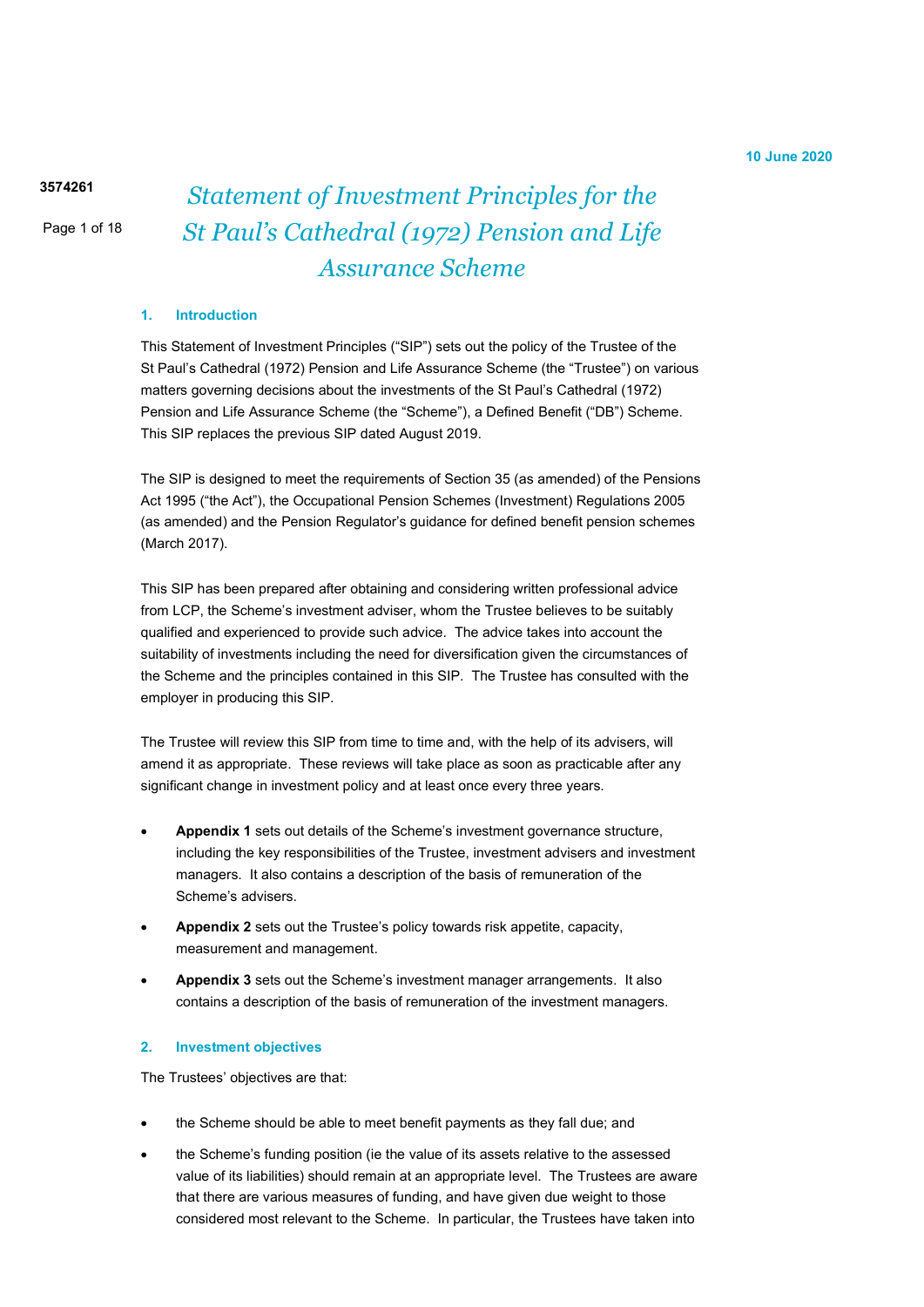Page 2 of 18 account the funding requirements detailed in the Occupational Pension Schemes (Scheme Funding) Regulations 2005.

#### 3. Investment strategy

The Trustee, with the help of its advisers and in consultation with the employer, reviewed the investment strategy for the Scheme in 2017, taking into account the objectives described in Section 2 above.

The result of the review was that the Trustee agreed that the investment strategy of the Scheme should be based on the allocation below.

| <b>Asset class</b>                                                        | <b>Strategic allocation</b> |
|---------------------------------------------------------------------------|-----------------------------|
| Equity portfolio                                                          | 10%                         |
| Diversified Growth Fund Portfolio                                         | 15%                         |
| Absolute Return Bond Fund Portfolio                                       | 30%                         |
| Dynamic Liability Driven Investment ("LDI")<br>Portfolio (including cash) | 45%                         |
| Total                                                                     | 100%                        |

The Dynamic LDI portfolio is designed to hedge broadly 100% of interest rate and inflation risk on a Technical Provisions basis as at March 2018. The Trustee recognises that because this portfolio utilises leverage, its economic exposure will be different to the amount of assets invested in the portfolio.

There is no formal rebalancing policy. The Trustee monitors the asset allocation from time to time. If material deviations from the strategic allocation occur the Trustee will consider with its advisers whether it is appropriate to rebalance the assets taking into account factors such as market conditions and anticipated future cash flows.

#### 4. Considerations in setting the investment arrangements

When deciding how to invest the Scheme's assets, the Trustee considers a number of risks, including, but not limited to, those set out in Appendix 2. Some of these risks are more quantifiable than others, but the Trustee has tried to allow for the relative importance and magnitude of each risk.

The Trustee considered a wide range of asset classes for investment, taking account of the expected returns and key individual risks associated with those asset classes as well as how these risks can be mitigated where appropriate. The key financial assumptions made by the Trustee in determining the investment arrangements as at 31 March 2018 were as follows: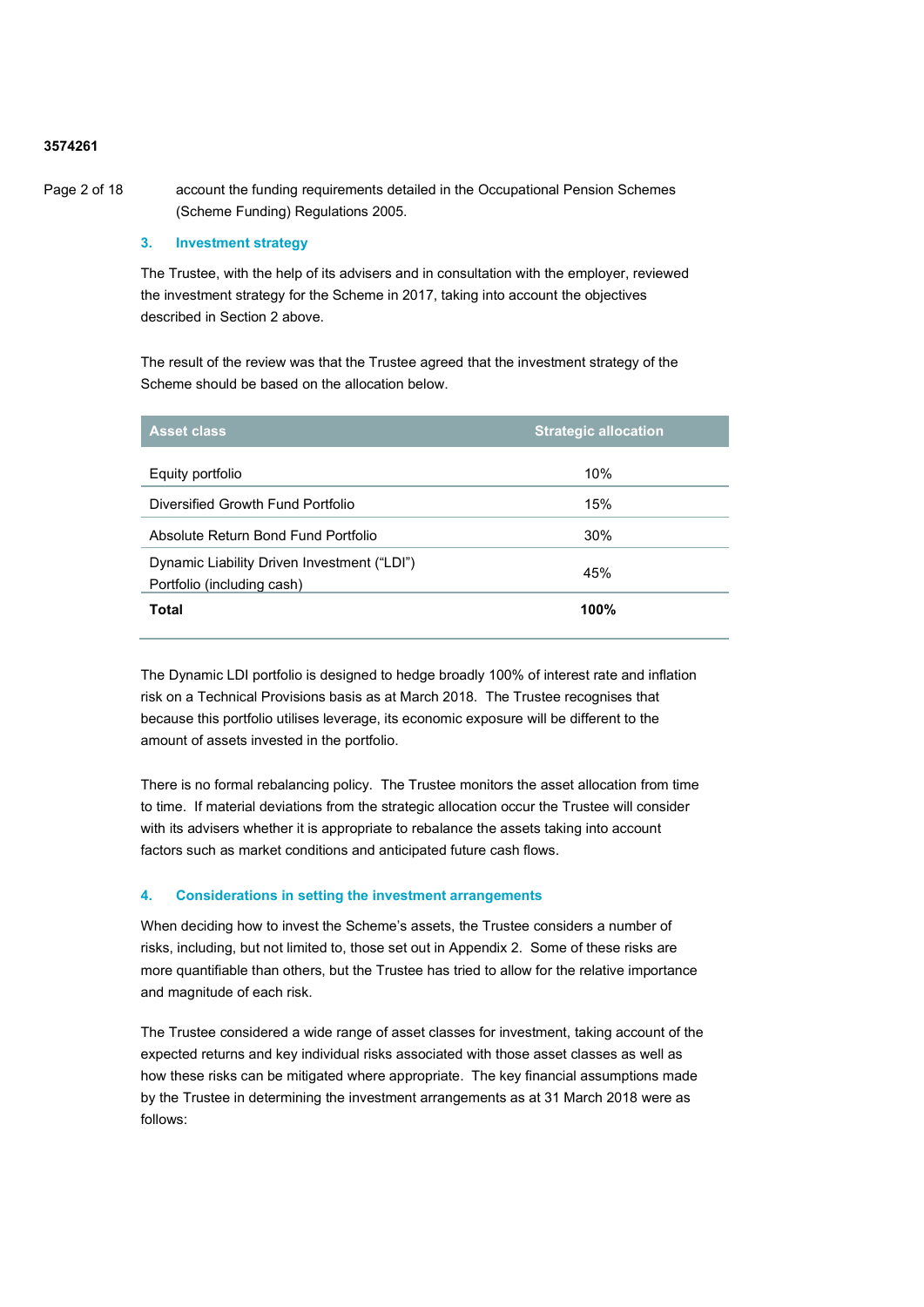#### Page 3 of 18

| <b>Asset class</b>                  | <b>Average long-term expected excess</b><br>return over gilts (% pa) |
|-------------------------------------|----------------------------------------------------------------------|
| UK equities                         | 5.0%                                                                 |
| Overseas equities                   | $5.0\%$                                                              |
| Overseas equities (currency hedged) | 4.9%                                                                 |
| Diversified Growth Funds            | 3.0%                                                                 |
| Absolute Return Bond Funds          | 1.5%                                                                 |
| Dynamic LDI Funds                   | 1.0%                                                                 |

In setting the strategy the Trustee took into account:

- the Scheme's investment objectives, including the target return required to meet the Trustee's investment objectives;
- the Scheme's cash flow requirements in order to meet benefit payments in the near to medium term;
- the best interests of all members and beneficiaries;
- the circumstances of the Scheme, including the profile of the benefit cash flows (and the ability to meet these in the near to medium term), the funding level, and the strength of the employer covenant;
- the risks, rewards and suitability of a number of possible asset classes and investment strategies and whether the return expected for taking any given investment risk is considered sufficient given the risk being taken;
- the need for appropriate diversification between different asset classes to ensure that both the Scheme's overall level of investment risk and the balance of individual asset risks are appropriate; and
- the Trustee's investment beliefs about how investment markets work, and which factors are most likely to impact investment outcomes.

The Trustees' key investment beliefs, which influenced the setting of the investment arrangements are as follows:

- asset allocation is the primary driver of long-term returns;
- risk-taking is necessary to achieve return, but not all risks are rewarded;
- equity and credit are the primary rewarded risks;
- risks that are typically not rewarded, such as interest rate and inflation should generally be avoided, hedged or diversified;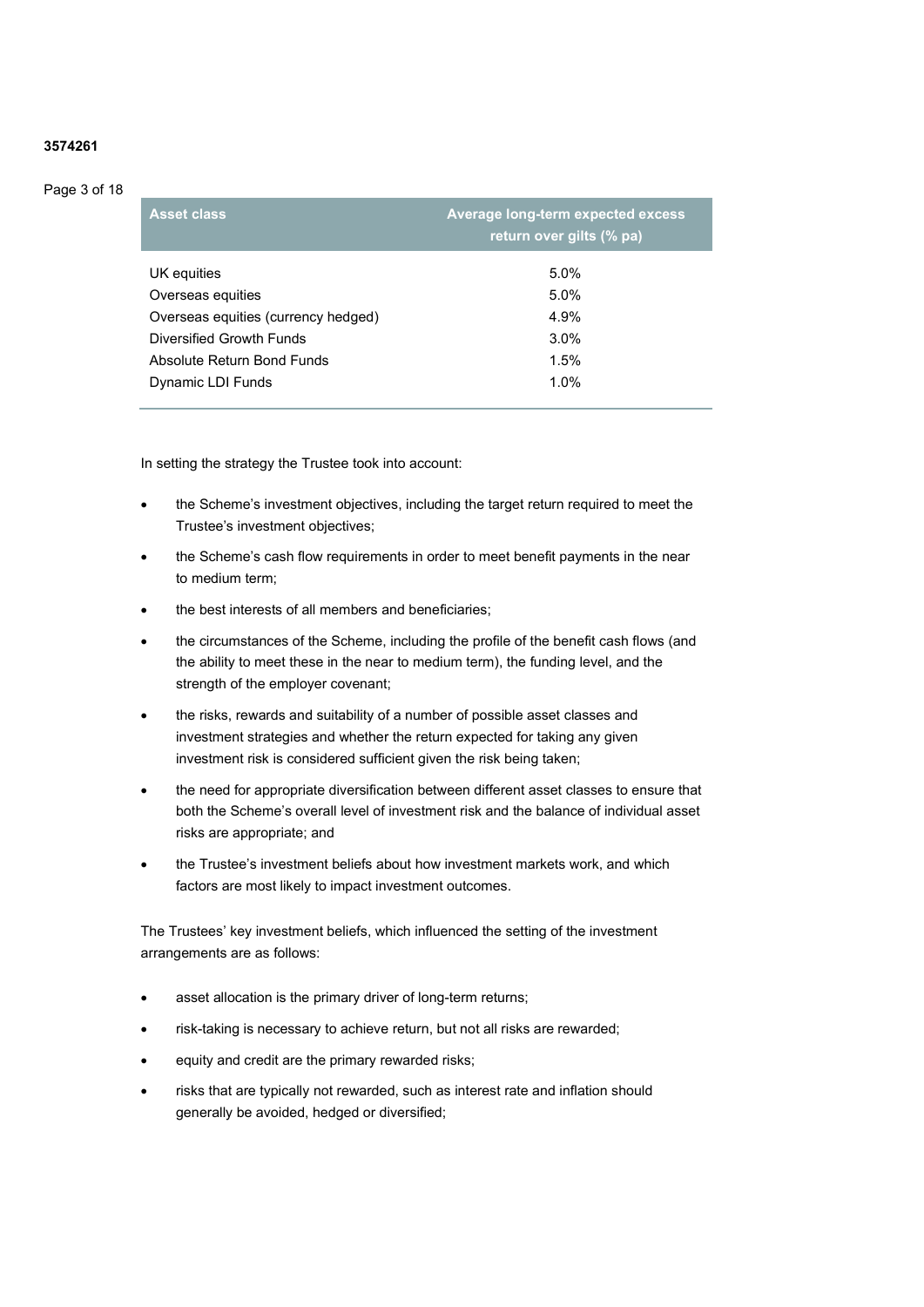- 
- Page 4 of 18 investment managers who can consistently spot and profitably exploit equity market opportunities are difficult to find and therefore passive<sup>1</sup> management, where available, is usually better value;
	- outside of equity markets there are opportunities for good active managers to add value, particularly where they are given the discretion to make asset allocation decisions, or when constructing portfolios with a focus on capital preservation;
	- environmental, social and governance (ESG) factors are likely to be one area of market inefficiency and so managers may be able to improve risk-adjusted returns by taking account of ESG factors;
	- long-term environmental, social and economic sustainability are factors that investment managers should consider when making investment decisions;
	- responsible investment in well governed companies and engaging as long-term owners can reduce risk over time and may positively impact investment returns; and
	- costs have a significant impact on long-term performance and therefore obtaining value for money from the investments is important.

#### 5. Implementation of the investment arrangements

Before investing in any manner, the Trustee obtains and considers proper written advice from its investment adviser on the question of whether the investment is satisfactory, having regard to the need for suitable and appropriately diversified investments.

Details of the investment managers are set out in Appendix 3.

The Trustee has signed agreements with the investment managers setting out in detail the terms on which the portfolios are to be managed. The investment managers' primary role is the day-to-day investment management of the Scheme's investments. The managers are authorised under the Financial Services and Markets Act 2000 (as amended) to carry out such activities.

The Trustee and investment managers, to whom discretion has been delegated, exercise their powers to giving effect to the principles in this Statement of Investment Principles, so far as is reasonably practicable.

The Trustee has limited influence over managers' investment practices because all the Scheme's assets are held in pooled funds, but it encourages its managers to improve their practices where appropriate.

The Trustee's view is that the fees paid to the investment managers, and the possibility of their mandate being terminated, ensure they are incentivised to provide a high quality service that meets the stated objectives, guidelines and restrictions of the fund. However, in practice managers cannot fully align their strategy and decisions to the (potentially conflicting) policies of all their pooled fund investors in relation to strategy, long-term performance of debt/equity issuers, engagement and portfolio turnover.

<sup>&</sup>lt;sup>1</sup> Passive management includes a range of rules-based portfolio construction strategies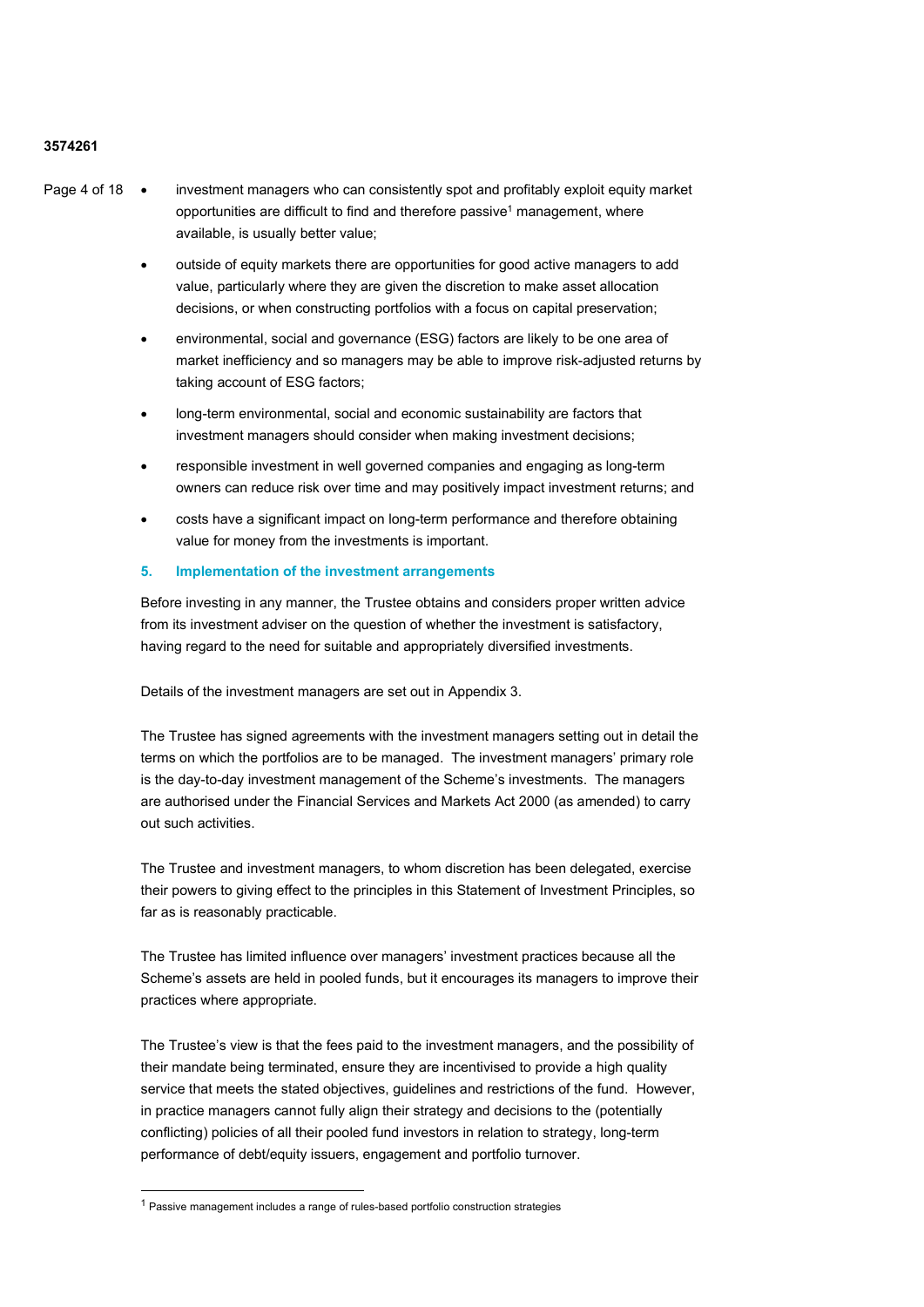Page 5 of 18 It is the Trustee's responsibility to ensure that the managers' investment approaches are consistent with its policies before any new appointment, and to monitor and to consider terminating any existing arrangements that appear to be investing contrary to those policies. The Trustee expects investment managers, where appropriate, to make decisions based on assessments of the longer term financial and non-financial performance of debt/equity issuers, and to engage with issuers to improve their performance. It assesses this when selecting and monitoring managers.

> The Trustee evaluates investment manager performance by considering performance over both shorter and longer-term periods as available. Except in closed-ended funds where the duration of the investment is determined by the fund's terms, the duration of a manager's appointment will depend on strategic considerations and the outlook for future performance. Generally, the Trustee would be unlikely to terminate a mandate on shortterm performance grounds alone.

The Trustee's policy is to evaluate each of its investment managers by reference to the manager's individual performance as well as the role it plays in helping the Scheme meet its overall long-term objectives, taking account of risk, the need for diversification and liquidity. Each manager's remuneration, and the value for money it provides, is assessed in light of these considerations.

The Trustee recognises that portfolio turnover and associated transaction costs are a necessary part of investment management and that the impact of portfolio turnover costs is reflected in performance figures provided by the investment managers. The Trustee expects its investment consultant to incorporate portfolio turnover and resulting transaction costs as appropriate in its advice on the Scheme's investment mandates.

#### 6. Realisation of investments

The investment managers have discretion over the timing of realisation of investments of the Scheme within the portfolios that they manage, and in considerations relating to the liquidity of investments.

When appropriate, the Trustee, on the administrators' recommendation, decides on the amount of cash required for benefit payments and other outgoings and informs the investment managers of any liquidity requirements. The Trustee's preference is for investments that are readily realisable, but recognise that achieving a well-diversified portfolio may mean holding some investments that are less liquid. In general, the Trustee's policy is to make regular disinvestments from the BMO cash fund to meet cash flow requirements.

#### 7. Consideration of financially material and non-financial matters

The Trustee has considered how environmental, social, governance ("ESG") and ethical factors should be taken into account in the selection, retention and realisation of investments since it recognises that these factors can be relevant to investment performance.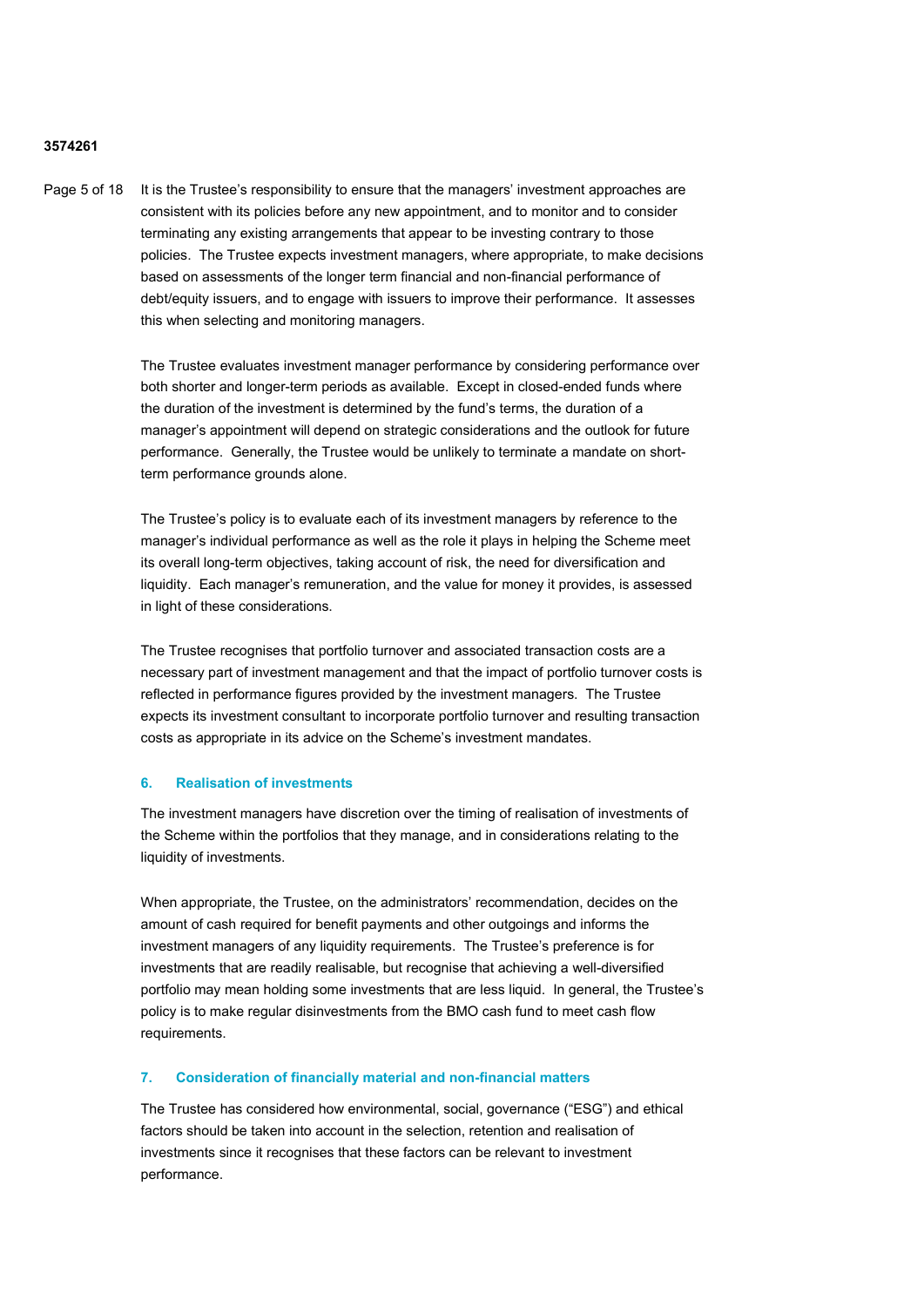Page 6 of 18 The Trustee expects its investment managers to take account of financially material considerations (including climate change and other ESG considerations). The Trustee seeks to appoint managers that have appropriate skills and processes to do this, and from time to time reviews how its managers are taking account of these issues in practice.

> The Trustee has limited influence over managers' investment practices where assets are held in pooled funds, but it encourages its managers to improve their practices where appropriate.

The Trustee does not take into account any non-financial matters (ie matters relating to the ethical and other views of members and beneficiaries, rather than considerations of financial risk and return) in the selection, retention and realisation of investments.

#### 8. Stewardship

The Trustee recognises its responsibilities as owners of capital, and believes that good stewardship practices, including monitoring and engaging with investee companies, and exercising voting rights attaching to investments, protect and enhance the long-term value of investments. The Trustee has delegated to its investment managers the exercise of rights attaching to investments, including voting rights, and engagement with issuers of debt and equity and other relevant persons about relevant matters such as performance, strategy, risks and ESG considerations.

The Trustee does not monitor or engage directly with issuers or other holders of debt or equity. It expects the investment managers to exercise ownership rights and undertake monitoring and engagement in line with the managers' general policies on stewardship, as provided to the Trustee from time to time, taking into account the long-term financial interests of the beneficiaries. The Trustee seeks to appoint managers that have strong stewardship policies and processes, reflecting where relevant the recommendations of the UK Stewardship Code issued by the Financial Reporting Council, and from time to time the Trustee reviews how these are implemented in practice.

SIP signed for and on behalf of the Trustee of the Scheme:

Signed: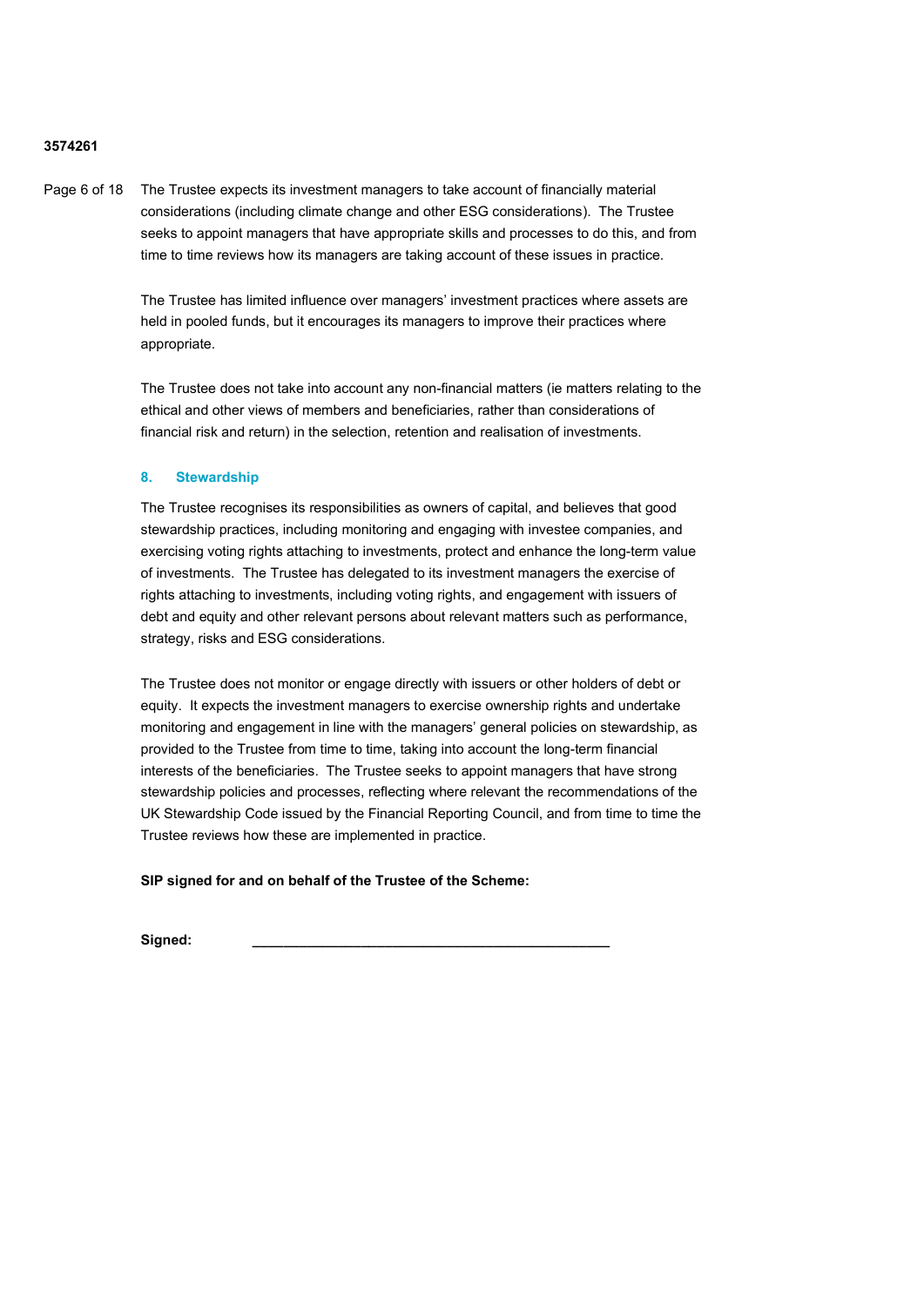## Page 7 of 18 Investment governance, responsibilities, decision-making and fees

The Trustee has decided on the following division of responsibilities and decision-making for the Scheme. This division is based upon the Trustee's understanding of the various legal requirements placed upon it, and its view that the division of responsibility allows for efficient operation and governance of the Scheme overall. The Trustee's investment powers are set out within the Scheme's governing documentation.

#### **Trustee**

In broad terms, the Trustee is responsible in respect of investment matters for:

- setting the investment strategy, in consultation with the employer;
- developing a mutual understanding of investment and risk issues with the employer;
- formulating a policy in relation to financially material considerations, such as those relating to ESG considerations (including but not limited to climate change);
- formulating a policy on taking account of non-financial matters in the selection, retention and realisation of investments; reviewing the investment policy as part of any review of the investment strategy;
- setting the policy for rebalancing between asset classes;
- setting a policy on the exercise of rights (including voting rights) and undertaking engagement activities in respect of the investments;
- appointing (and, when necessary, dismissing) investment managers, investment advisers, actuary and other service providers;
- monitoring the exercise of the investment powers that they have delegated to the investment managers and monitoring compliance with Section 36 of the Act;
- communicating with members as appropriate on investment matters, such as the Trustee's assessment of its effectiveness as a decision-making body, the policies regarding responsible ownership and how such responsibilities have been discharged;
- putting effective governance arrangements in place and documenting these arrangements in a suitable form;
- reviewing the content of this SIP from time to time and modifying it if deemed appropriate; and
- consulting with the employer(s) when reviewing the SIP.

#### Investment managers

In broad terms, the investment managers will be responsible for: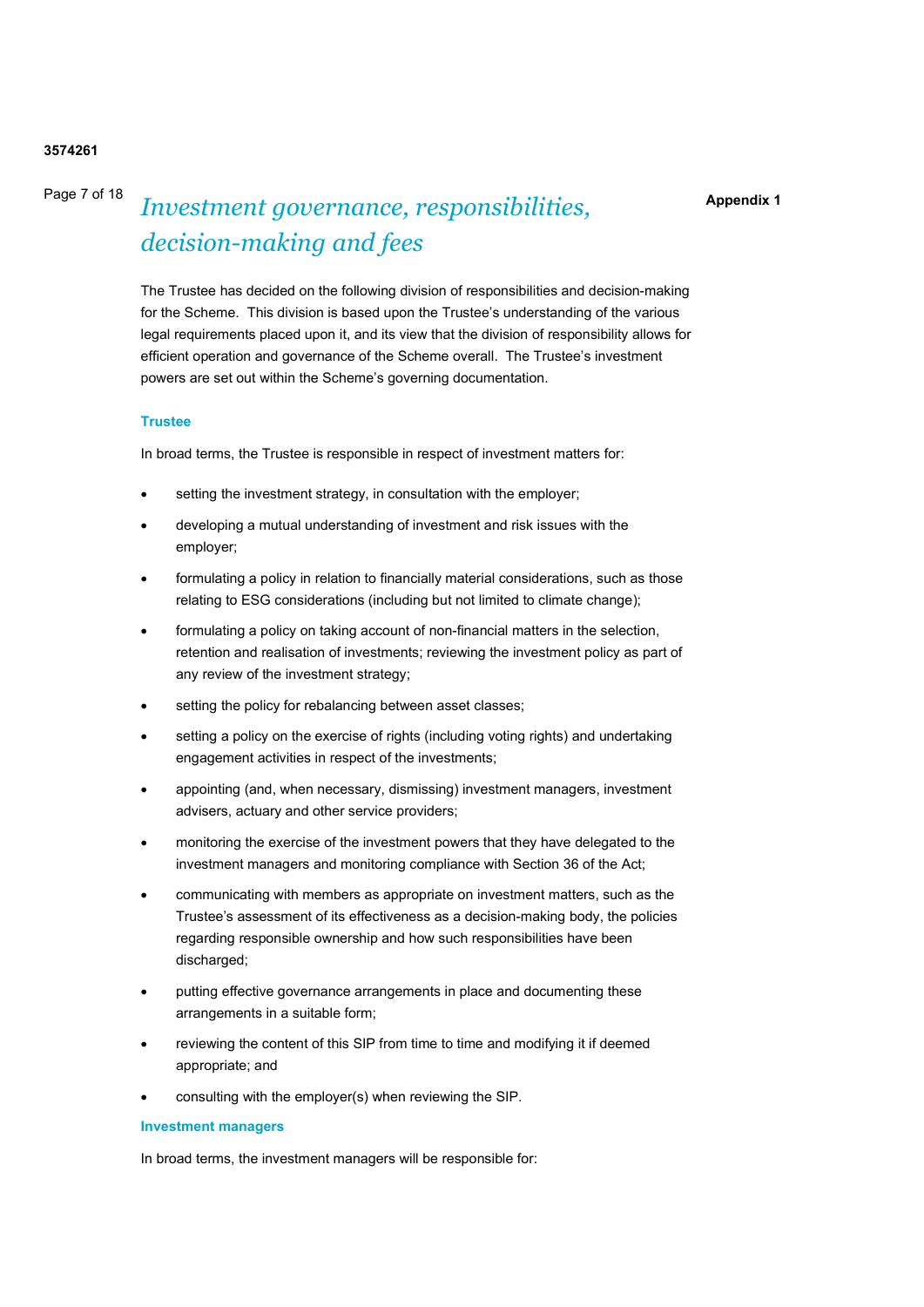#### Appendix 1 (cont)

### 3574261

Page 8 of 18

 managing the portfolios of assets according to their stated objectives, and within the guidelines and restrictions set out in their respective investment manager agreements and/or other relevant governing documentation.

- taking account of financially material considerations (including climate change and other ESG considerations) as appropriate when managing the portfolios of assets;
- exercising rights (including voting rights) attaching to investments and undertaking engagement activities in respect of investments;
- providing the Trustee with regular information concerning the management and performance of their respective portfolios; and
- having regard to the provisions of Section 36 of the Act insofar as it is necessary to do so.

The custodians of the portfolios (whether there is a direct relationship between the custodian and the Trustee or not) are responsible for safe keeping of the assets and facilitating all transactions within the portfolios.

#### Investment adviser

In broad terms, the investment adviser will be responsible, in respect of investment matters, as requested by the Trustee, for:

- advising on how material changes within the Scheme's benefits, membership, and funding position may affect the manner in which the assets should be invested and the asset allocation policy;
- advising on the selection, and review, of the investment managers; and
- participating with the Trustee in reviews of this SIP.

#### Fee structures

The Trustee recognises that the provision of investment management and advisory services to the Scheme results in a range of charges to be met, directly or indirectly, by deduction from the Scheme's assets.

The Trustee has agreed Terms of Business with the Scheme's actuarial and investment advisers, under which work undertaken is charged for by an agreed fixed fee or on a "time-cost" basis.

The fee structure used in each case has been selected with regard to existing custom and practice, and the Trustee's view as to the most appropriate arrangements for the Scheme. However, the Trustee will consider revising any given structure if and when it is considered appropriate to do so.

#### Performance assessment

The Trustee is satisfied, taking into account the external expertise available, that there are sufficient resources to support its investment responsibilities. The Trustee believes that it has sufficient expertise and appropriate training to carry out its role effectively.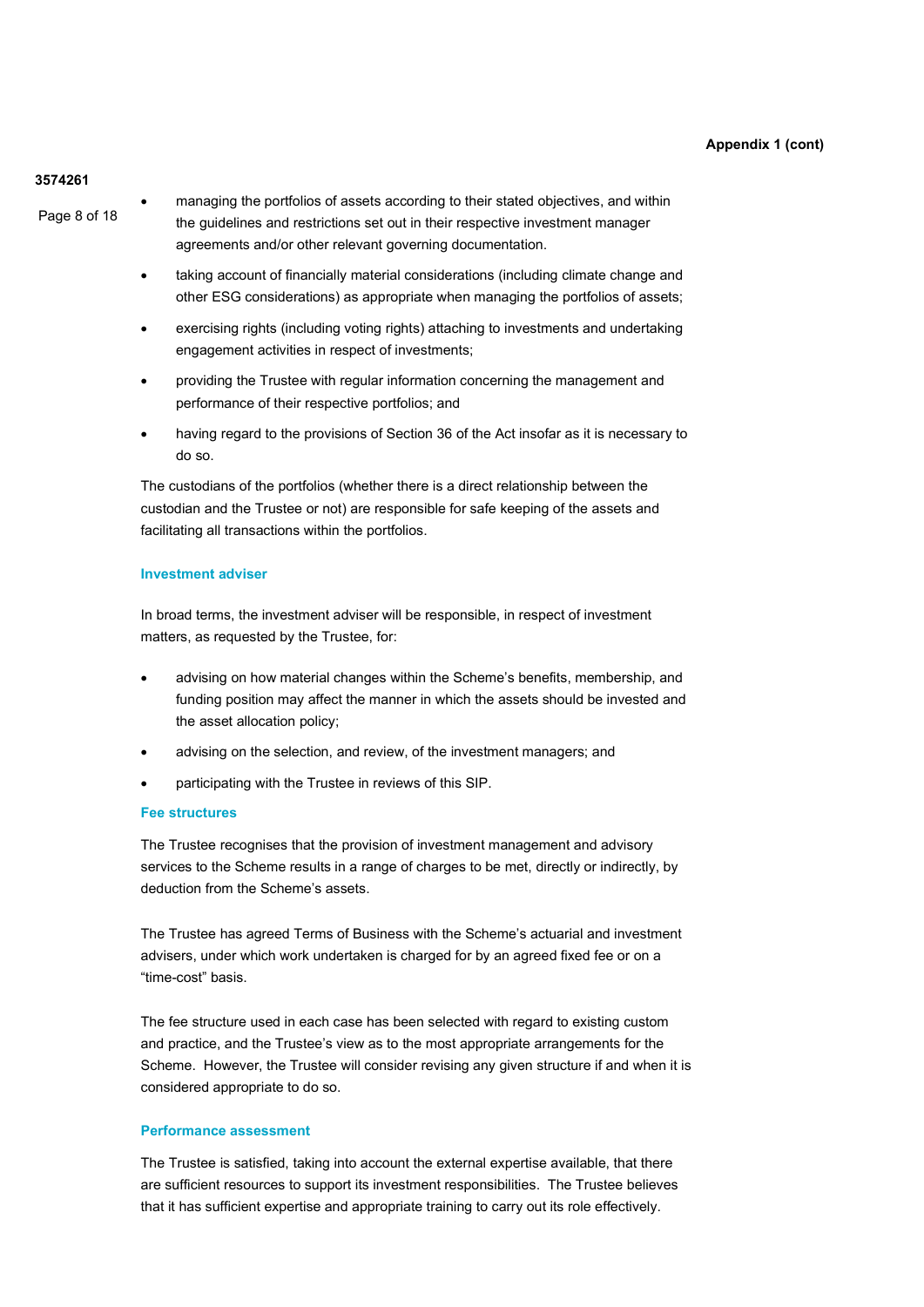Page 9 of 18

It is the Trustee's policy to assess the performance of the Scheme's investments, investment providers and professional advisers from time to time. The Trustee will also periodically assess the effectiveness of its decision-making and investment governance processes and will decide how this may then be reported to members.

#### Working with the Scheme's employer

When reviewing matters regarding the Scheme's investment arrangements, such as the SIP, the Trustee seeks to give due consideration to the employer's perspective. While the requirement to consult does not mean that the Trustee needs to reach agreement with the employer, the Trustee believes that better outcomes will generally be achieved if the Trustee and employer work together collaboratively.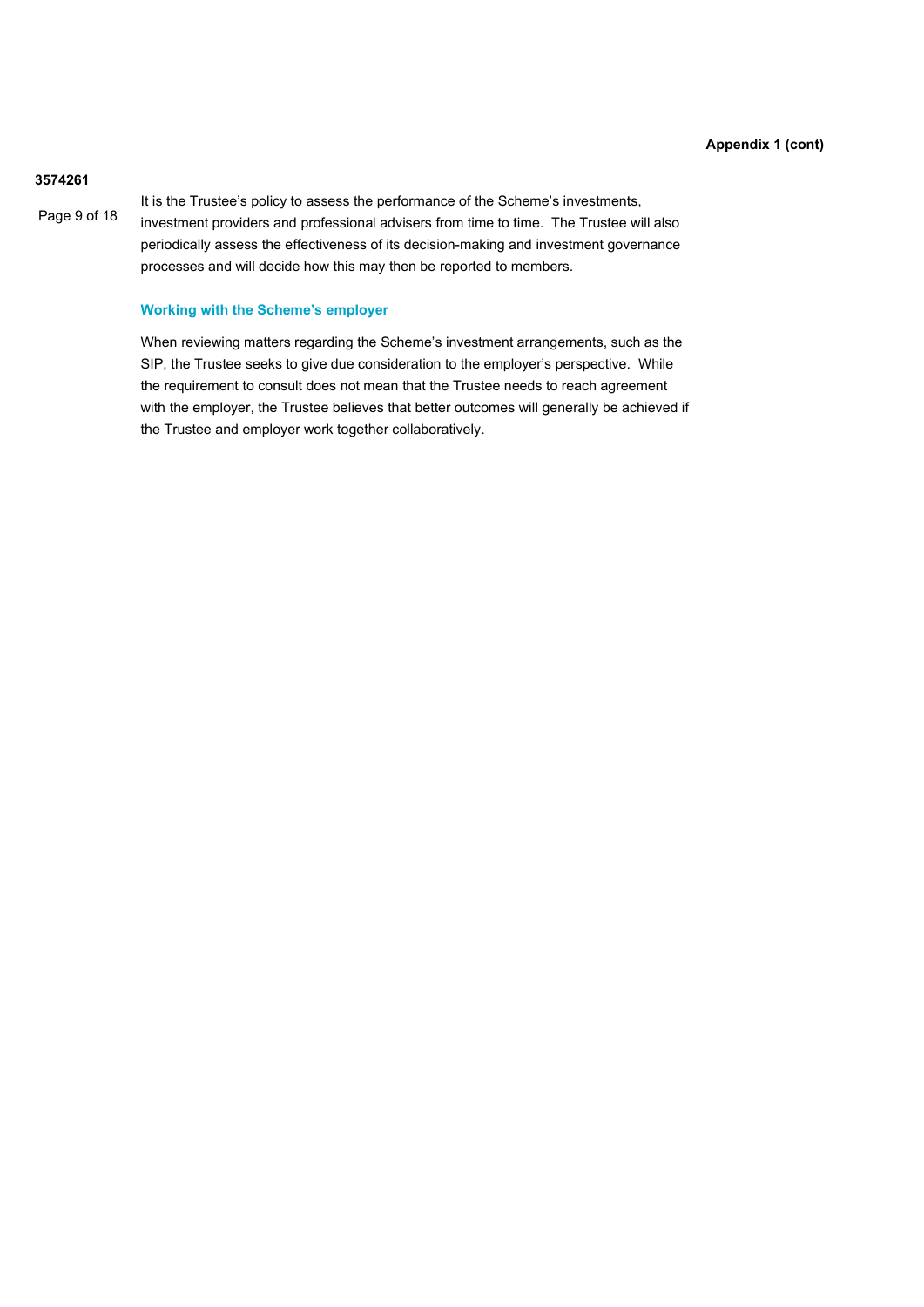## Page 10 of 18  $\it{Policy\ towards\ risk}$

#### 1. Risk appetite and risk capacity

Risk appetite is a measure of how much risk the Trustee is willing to bear within the Scheme in order to meet its investment objectives. Taking more risk is expected to mean that those objectives can be achieved more quickly, but it also means that there is a greater likelihood that the objectives are missed, in the absence of remedial action. Risk capacity is a measure of the extent to which the Trustee can tolerate deviation from its long term objectives before attainment of those objectives is seriously impaired. The Trustee's aim is to strike the right balance between risk appetite and risk capacity.

When assessing its risk appetite and risk capacity, the Trustee considered a range of qualitative and quantitative factors, including:

- the strength of the employer's covenant and how this may change in the near/medium future;
- the agreed journey plan and employer contributions;
- the Scheme's long-term and shorter-term funding targets;
- the Scheme's liability profile, its interest rate and inflation sensitivities, and the extent to which these are hedged;
- the Scheme's cash flow and target return requirements; and
- the level of expected return and expected level of risk (as measured by Value at Risk ("VaR")), now and as the strategy evolves.

#### 2. Approach to managing and monitoring investment risks

The Trustee considers that there are a number of different types of investment risk that are important to manage and monitor. These include, but are not limited to:

#### 2.1. Risk of inadequate returns

A key objective of the Trustee is that, over the long-term, the Scheme should generate its target return so that it has adequate assets to meet its liabilities as they fall due. The Trustee therefore invests the assets of the Scheme to produce a sufficient long-term return in excess of the liabilities. There is also a risk that the performance of the Scheme's assets and liabilities diverges in certain financial and economic conditions in the short term. This risk has been taken into account in setting the investment strategy and is monitored by the Trustee on a regular basis.

#### 2.2. Risk from lack of diversification

This is the risk that failure of a particular investment, or the general poor performance of a given investment type, could materially adversely affect the Scheme's assets. The Trustee believes that the Scheme's assets are adequately diversified between different asset classes and within each asset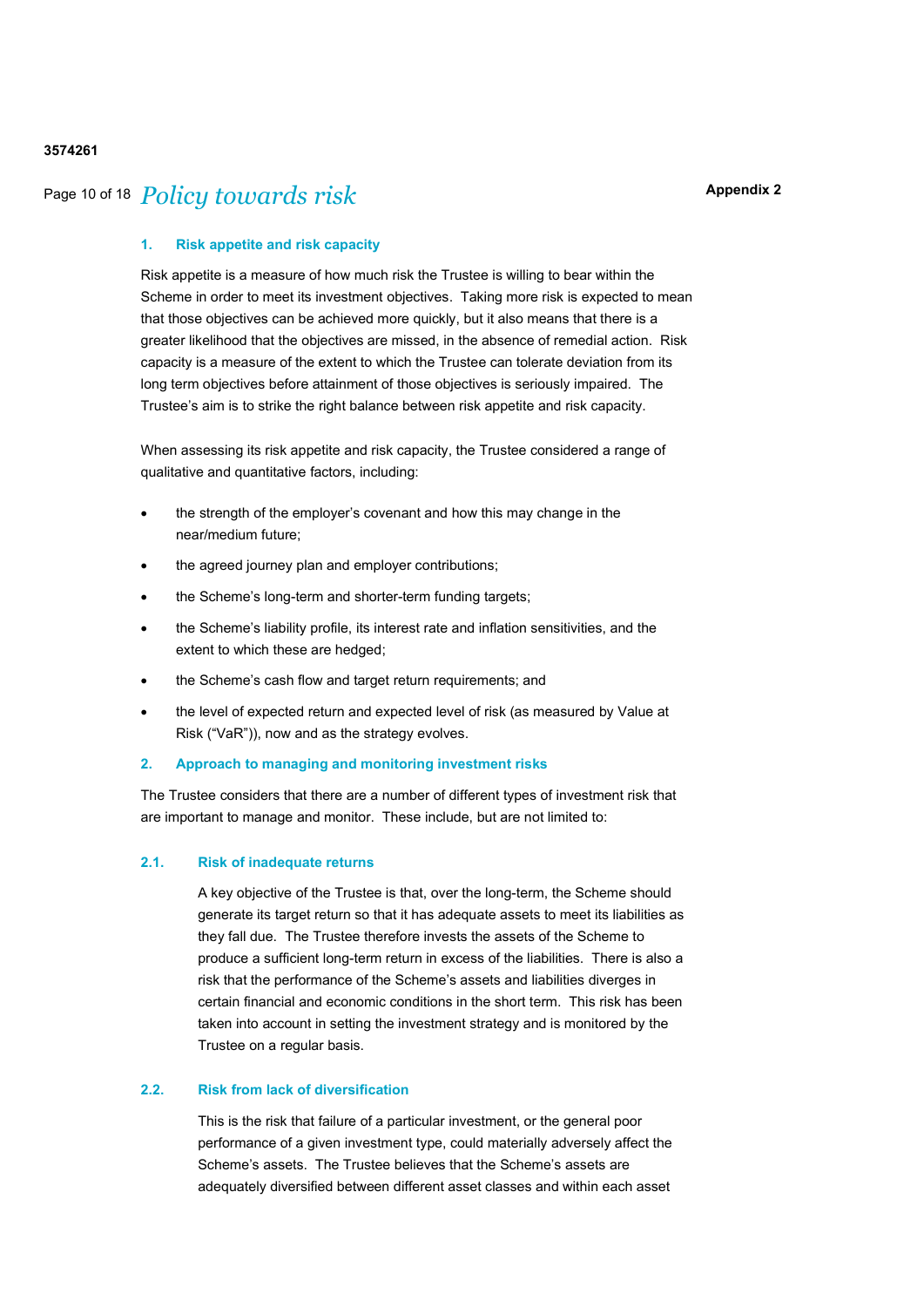Page 11 of 18 class. This was a key consideration when determining the Scheme's investment arrangements and is monitored by the Trustee on a regular basis.

#### 2.3. Investment manager risk

This is the risk that an investment manager fails to meet its investment objectives. Prior to appointing an investment manager, the Trustee receives written advice from a suitably qualified individual and will typically undertake an investment manager selection exercise. The Trustee monitors the investment managers on a regular basis to ensure it remains appropriate for its selected mandates.

#### 2.4. Liquidity/marketability risk

This is the risk that the Scheme is unable to realise assets to meet benefit cash flows as they fall due, or that the Scheme will become a forced seller of assets in order to meet benefit payments. The Trustee is aware of the Scheme's cash flow requirements and believes that this risk is managed by maintaining an appropriate degree of liquidity across the Scheme's investments.

#### 2.5. Environmental, social and governance (ESG) risks

Environmental, social and corporate governance (ESG) factors are sources of risk to the Scheme's investments, some of which could be financially material, over both the short and longer term. These potentially include risks relating to factors such as climate change, unsustainable business practices, and unsound corporate governance. The Trustee seeks to appoint investment managers who will manage these risks appropriately on their behalf and from time to time reviews how these risks are being managed in practice.

#### 2.6. Collateral adequacy risk

The Scheme is invested in leveraged Liability Driven Investment ("LDI") arrangements to provide protection ("hedging") against adverse changes in interest rates and inflation expectations. The LDI manager may from time to time call for additional cash to be paid to the LDI portfolio in order to support a given level of leverage. Collateral adequacy risk is the risk that the Trustee when requested to do so will not be able to post additional cash to the LDI fund within the required timeframe. A potential consequence of this risk is that the Scheme's interest rate and inflation hedging could be reduced and that the Scheme's funding level could suffer subsequently as a result. In order to manage this risk, the Trustee ensures that the Scheme has a sufficient allocation to cash and other highly liquid assets which can be readily realised. so that cash can be posted to the LDI manager at short notice.

#### 2.7. Credit risk

This is the risk that one party to a financial instrument will cause a financial loss for the other party by failing to discharge an obligation.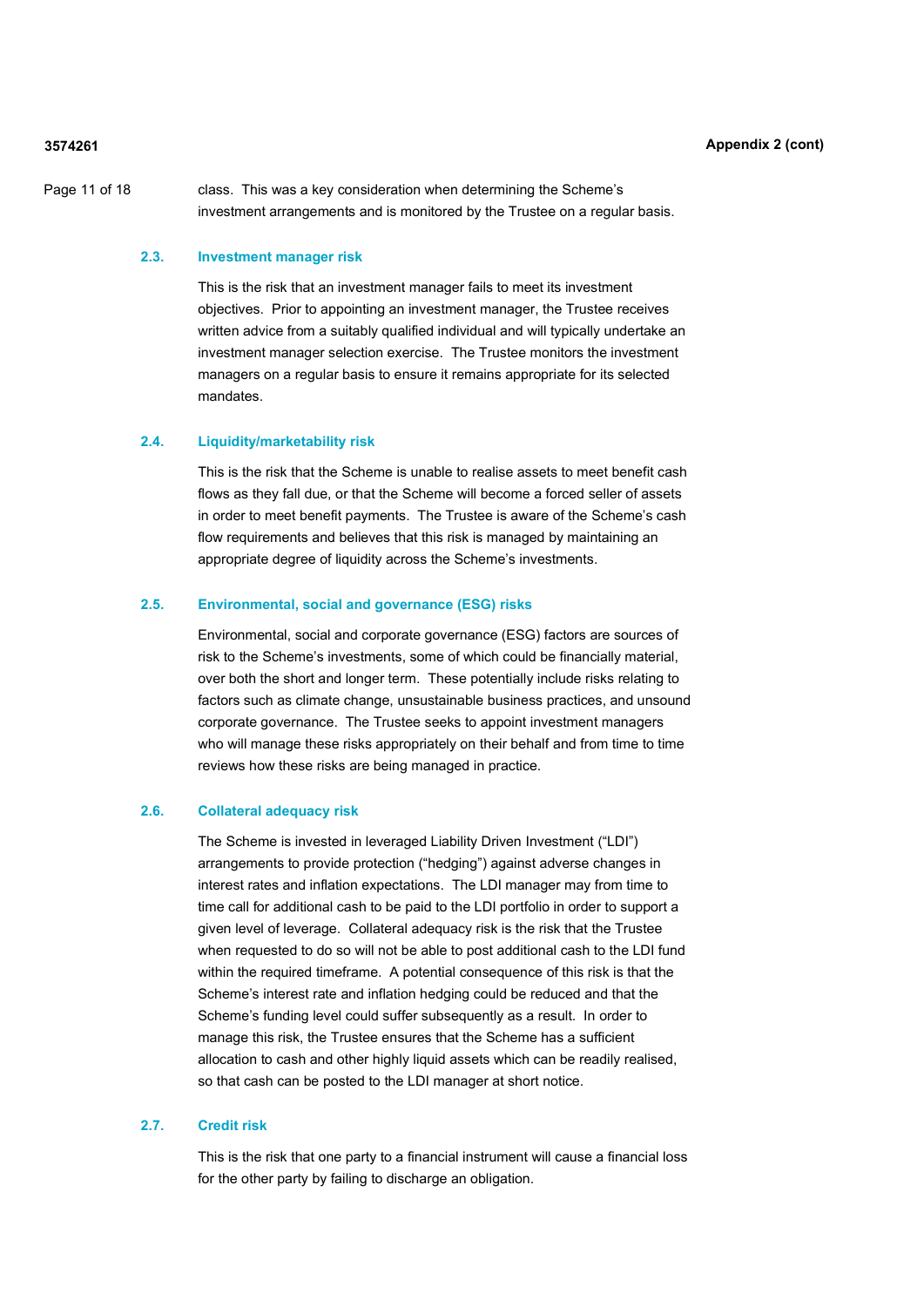#### 3574261 Appendix 2 (cont)

Page 12 of 18 The Scheme invests in pooled funds and is therefore directly exposed to credit risk in relation to solvency of the investment manager and custodian of each fund.

> Direct credit risk arising from pooled funds is mitigated by the underlying assets of the pooled arrangements being ring-fenced from the investment managers, the regulatory environments in which the pooled managers operate and diversification of the Scheme's investments amongst a number of pooled arrangements. The Trustee carries out due diligence checks on the appointment of new pooled investment managers, and on an ongoing basis monitors any changes to the operating environment of the pooled funds.

The Scheme is indirectly exposed to credit risks arising from the underlying investments held by the pooled funds, where they invest in bonds or through counterparties. The indirect exposure to credit risk arises from the Scheme's investments in the Ruffer DGF, the Newton and Payden & Rygel Absolute Return Bond funds, the BMO LDI funds and the BMO Sterling Liquidity Fund.

The managers of these pooled funds manage credit risk by having a diversified exposure to bond issuers, conducting thorough research on the probability of default of those issuers, and having only a limited exposure to bonds rated below investment grade.

Ruffer can invest in a wide range of credit instruments, including noninvestment grade fixed income securities. Ruffer has discretion over the amount of credit risk to take within the fund in order to meet its performance objectives. The magnitude of credit risk will vary over time, as the manager changes the underlying investments in line with its views on markets, asset classes and specific bonds. Ruffer seeks to maintain a diversified range of investments across asset classes, such that the individual exposure to credit risk is not a significant part of the overall risk of the fund.

The Absolute Return Bond managers invest in a wide range of credit instruments, and have discretion over the credit rating of each of the underlying bond holdings. The average credit rating of the funds will vary over time. Both managers hold a diversified portfolio of predominantly short-dated, investment grade bonds.

Within the LDI portfolios, there is exposure to credit risk as BMO uses derivative instruments such as interest rate swaps to efficiently match the Scheme's liabilities. When investing in interest rate swaps, credit risk is limited to the credit risk of the bank counterparty (ie counterparty risk) in question. Counterparty risk is managed through careful initial selection and on-going monitoring of trading counterparties and counterparty diversification. The terms under which the LDI portfolios are managed include provisions to manage the exposure to credit risk, such as limits on the exposure to any single counterparty and minimum credit ratings that all counterparties must meet. In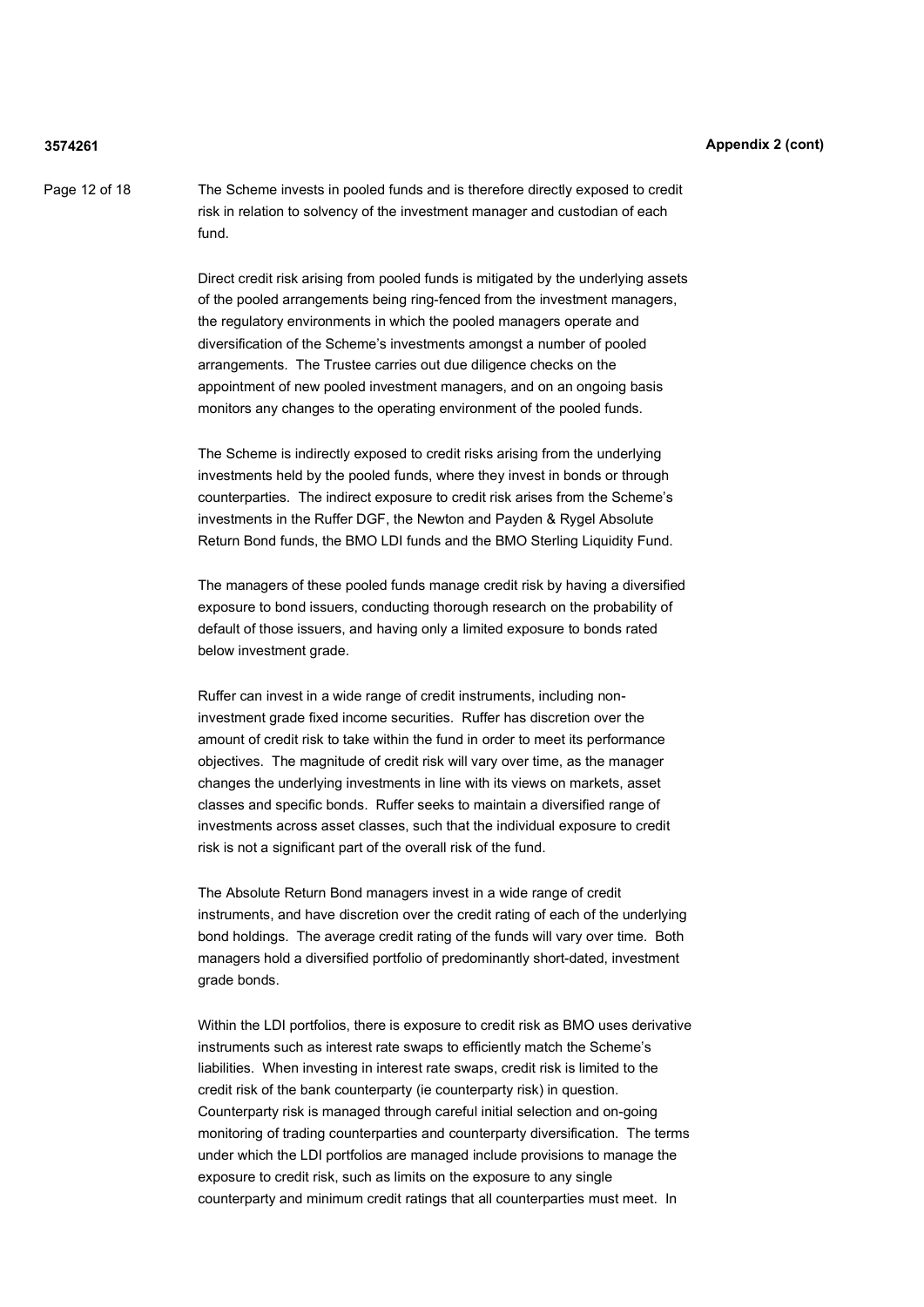#### 3574261 Appendix 2 (cont)

Page 13 of 18 addition, the derivative positions are collateralised daily, to ensure that the extent of credit risk is limited to one day's market movements.

> The Trustee monitors the credit risk of the aforementioned funds against their respective objectives and restrictions on a regular basis.

#### 2.8. Currency risk

As the Scheme's liabilities are denominated in Sterling, any non-Sterling currency exposure within the assets presents additional currency risk.

All of the Scheme's pooled funds are accessed via a Sterling share class; therefore the Scheme is not subject to direct currency risk. The Scheme's assets that are exposed to indirect currency risk are the Ruffer DGF, the Newton and Payden & Rygel Absolute Return Bond funds and the L&G unhedged overseas equity funds, which invest in non-Sterling investments.

Ruffer and the investment managers of the Absolute Return Bond funds have discretion over the amount of currency risk to take within each fund in order to meet their respective performance objectives. The magnitude of currency risk within each fund will vary over time, as the manager changes the underlying investments in line with its views on markets, asset classes and specific currencies. Typically, the managers will hedge currency risk unless they expect it to contribute positively to returns or to provide diversification against other positions and risks run within the fund. The managers seek to maintain a diversified range of investments across asset classes and currencies, such that the individual exposure to currency risk is not a significant part of the overall risk of the fund.

The Trustee considers the overseas currency exposure in the context of the overall investment strategy, and believes that the non-Sterling currency exposure that exists diversifies the strategy and is appropriate. The Trustee monitors the currency risk of the aforementioned funds against their respective objectives and restrictions on a regular basis.

#### 2.9. Interest rate and inflation risk

The Scheme's assets are subject to interest rate and inflation risk because some of the Scheme's assets are held in bonds, interest rate swaps and inflation swaps, via pooled funds. However, the interest rate and inflation exposure of the Scheme's assets hedges part of the corresponding risks associated with the Scheme's liabilities.

The Trustee considers interest rate and inflation risks to be generally unrewarded investment risks. As a result, the Trustee aims to hedge around 100% of the Scheme's exposure to interest rate risk and inflation risk, as measured on a Technical Provisions basis, by investing in leveraged LDI arrangements managed by BMO Global Asset Management.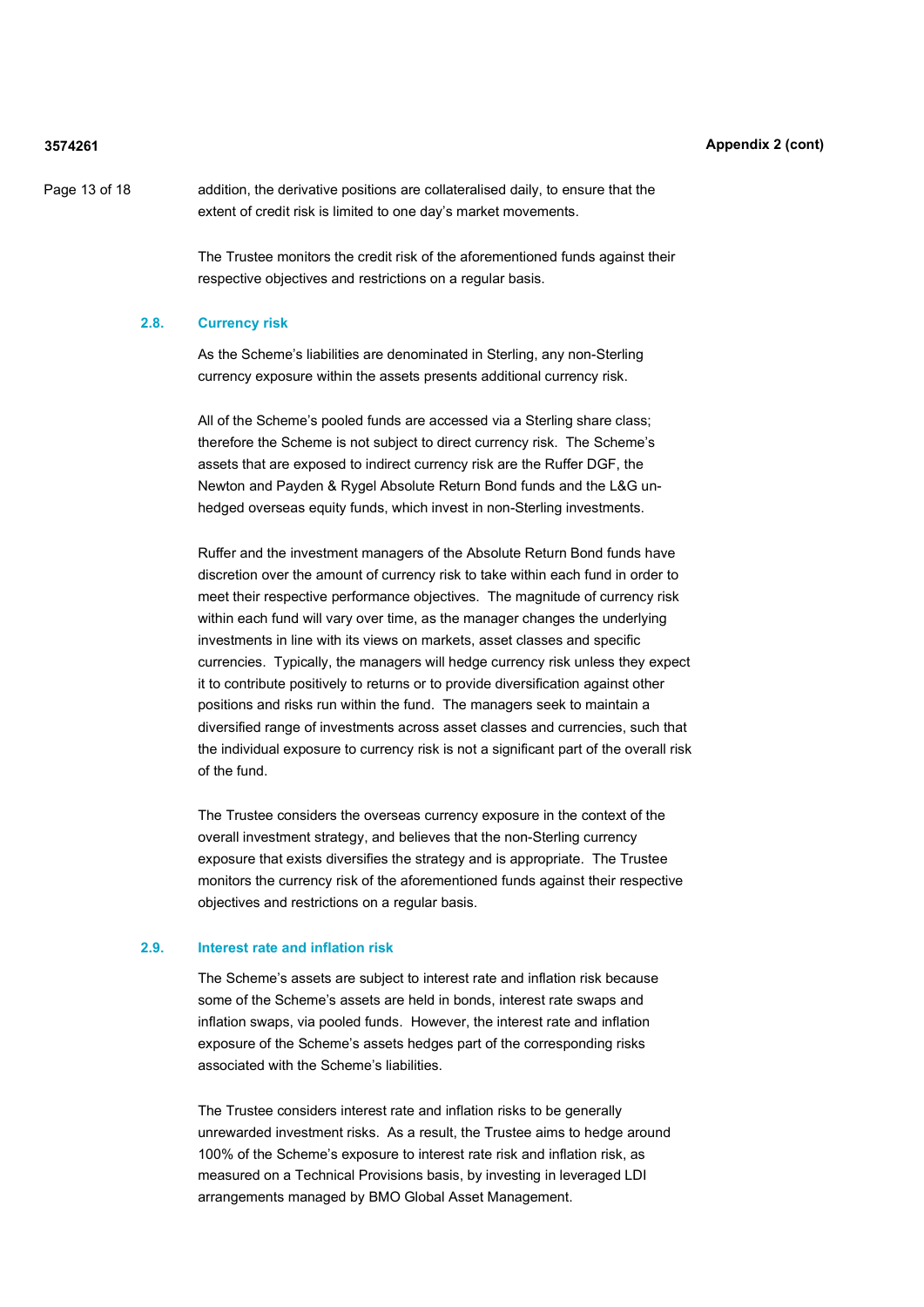Page 14 of 18 The net effect of the Trustee's approach to interest and inflation risk will be to reduce the volatility of the funding level, and so the Trustee believes that it is appropriate to manage exposures to these risks in this manner and to review them on a regular basis.

#### 2.10. Other non-investment risks

The Trustee recognises that there are other, non-investment, risks faced by the Scheme, and takes these into consideration as far as practical in setting the Scheme's investment arrangements as part of its assessment of the other aspects of the Scheme's Integrated Risk Management framework.

Examples include:

- longevity risk (the risk that members live, on average, longer than expected); and
- sponsor covenant risk (the risk that, for whatever reason, the sponsoring employer is unable to support the Scheme as anticipated).

Together, the investment and non-investment risks give rise generally to funding risk. This is the risk that the Scheme's funding position falls below what is considered an appropriate level. The Trustee regularly reviews progress towards the Scheme's funding target, both in the longer-term as well as against short-term milestones, comparing the actual versus the expected funding level.

By understanding, considering and monitoring the key risks that contribute to funding risk, the Trustee believes that it has appropriately addressed and are positioned to manage this general risk.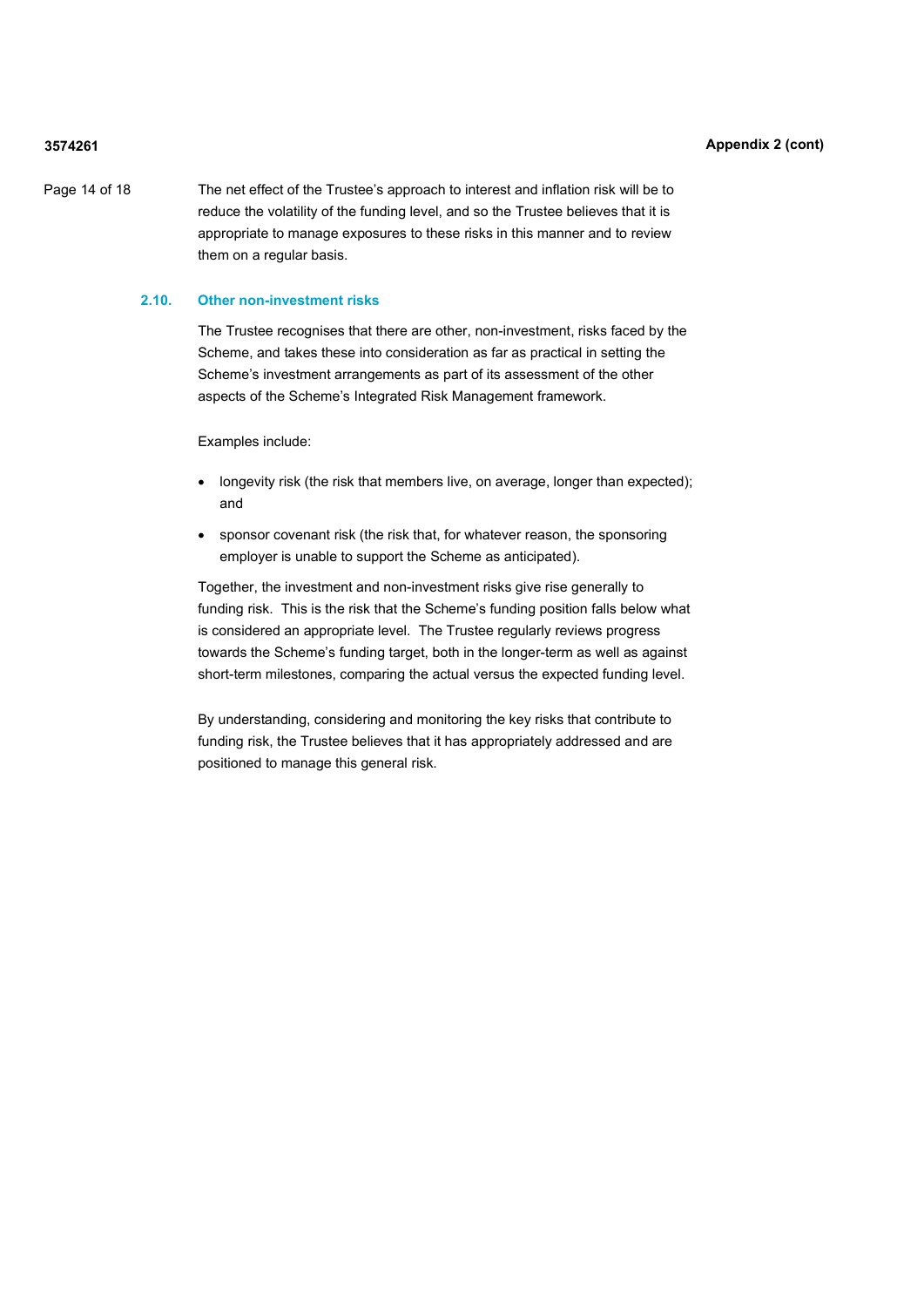#### Appendix 3

## <sup>3574261</sup> Investment manager arrangements

Page 15 of 18 Details of the investment managers, their objectives, and investment are set out below.

#### 1. Legal & General Investment Management ("LGIM") – Equities

The Trustee has selected LGIM as the investment manager for the Scheme's equity portfolio. The benchmarks and performance objectives for the funds are listed in the table below. The funds are priced weekly, open-ended and unlisted. There is no formal benchmark asset allocation between the equity funds.

| <b>Fund</b>                                         | <b>Benchmark Index</b>                                                                           | <b>Performance Objective</b>                                                                              |
|-----------------------------------------------------|--------------------------------------------------------------------------------------------------|-----------------------------------------------------------------------------------------------------------|
| UK Equity Index Fund                                | FTSE All-Share Index                                                                             | To track the sterling total return of the<br>benchmark to within<br>+/-0.25% pa for two years in three    |
| North America Equity<br><b>Index Fund</b>           | FTSE All-World Developed<br>North America Index                                                  | To track the sterling total return of the<br>benchmark to within<br>+/-0.5% pa for two years in three     |
| Europe (ex UK) Equity<br><b>Index Fund</b>          | FTSE All-World Developed<br>Europe (ex UK) Index                                                 | To track the sterling total return of the<br>benchmark to within<br>+/-0.5% pa for two years in three     |
| Japan Equity Index Fund                             | FTSE All-World Japan Index                                                                       | To track the sterling total return of the<br>benchmark to within<br>$+/-0.5\%$ pa for two years in three  |
| Asia Pacific (ex Japan)<br><b>Equity Index Fund</b> | FTSE All-World Asia Pacific<br>(ex Japan) Index                                                  | To track the sterling total return of the<br>benchmark to within<br>$+/-0.75\%$ pa for two years in three |
| World (ex UK) Equity<br>Index Fund - GBP<br>Hedged  | FTSE World (ex UK) Index -<br>GBP Hedged (with the<br>exception of advanced<br>emerging markets) | To track the total return of the benchmark<br>to within<br>$+/-0.5\%$ pa for two years in three           |

Lane Clark & Peacock LLP is a limited liability partnership registered in England and Wales with registered number OC301436. LCP is<br>a registered trademark in the UK (Regd. TM No 2315442) and in the EU (Regd. TM No 00293558

registered office. The firm is regulated by the Institute and Faculty of Actuaries in respect of a range of investment business activities.<br>Locations in London, Winchester, Ireland and - operating under licence - the Neth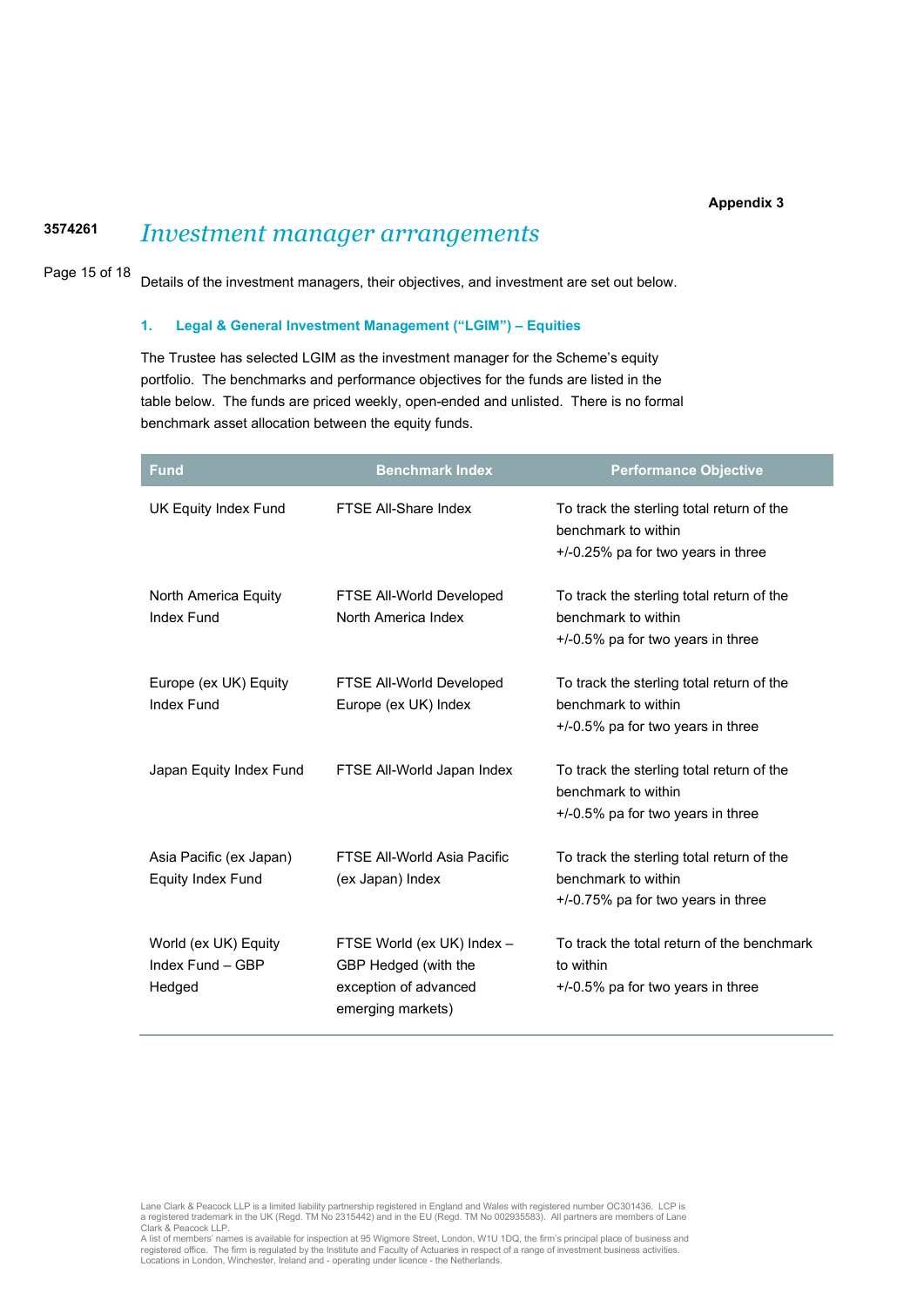#### 3574261 2. Ruffer LLP ("Ruffer") – Diversified Growth

Page 16 of 18

The Scheme invests in Diversified Growth through a pooled fund called the Absolute Return Fund. The objective of this fund is to preserve capital over rolling twelve month periods and to achieve returns (after fees) above that reasonably expected from the alternative of depositing the cash value of assets in a reputable UK bank. The fund is priced weekly, open-ended and unlisted.

#### 3. Newton Investment Management ("Newton") – Absolute Return Bonds

The Scheme invests in Absolute Return Bonds through a pooled fund called the Global Dynamic Bond Fund. The objective of the fund is to outperform 1 month GBP LIBOR by 2% pa, before the deduction of fees, over rolling five year periods. In achieving its objective, Newton also aims to achieve a positive return over any rolling three year period. The fund is priced daily, open-ended and unlisted.

#### 4. Payden & Rygel Global Limited ("Payden & Rygel") – Absolute Return Bonds

The Scheme invests in Absolute Return Bonds through a pooled fund called the Payden Absolute Return Bond Fund. The objective of the fund is to outperform 1 month GBP LIBOR by 3% pa, after the deduction of fees, over rolling three year periods. The fund is priced daily, open-ended and unlisted.

#### 5. BMO Global Asset Management ("BMO") – Dynamic LDI portfolio

The Trustee has selected BMO as the investment manager for the Scheme's Dynamic LDI portfolio. The benchmarks and performance objectives for the funds are listed in the table below. The Dynamic LDI and Sterling Liquidity Fund are priced daily, open-ended and unlisted.

| <b>Fund</b>                    | <b>Benchmark Index</b>                                                                                                                                                  | <b>Performance Objective</b>                                                                                            |
|--------------------------------|-------------------------------------------------------------------------------------------------------------------------------------------------------------------------|-------------------------------------------------------------------------------------------------------------------------|
| Real Dynamic LDI Fund          | The present value of a<br>representative set of pension<br>scheme liabilities, measured<br>using both a swaps based<br>discount rate and a gilts based<br>discount rate | To match the interest rate and<br>inflation characteristics of a<br>representative set of pension<br>scheme liabilities |
| Nominal Dynamic LDI Fund       | The present value of a<br>representative set of pension<br>scheme liabilities, measured<br>using both a swaps based<br>discount rate and a gilts based<br>discount rate | To match the interest rate<br>characteristics of a representative<br>set of pension scheme liabilities                  |
| <b>Sterling Liquidity Fund</b> | 7 Day GBP LIBID                                                                                                                                                         | To provide a return in line with the<br>benchmark                                                                       |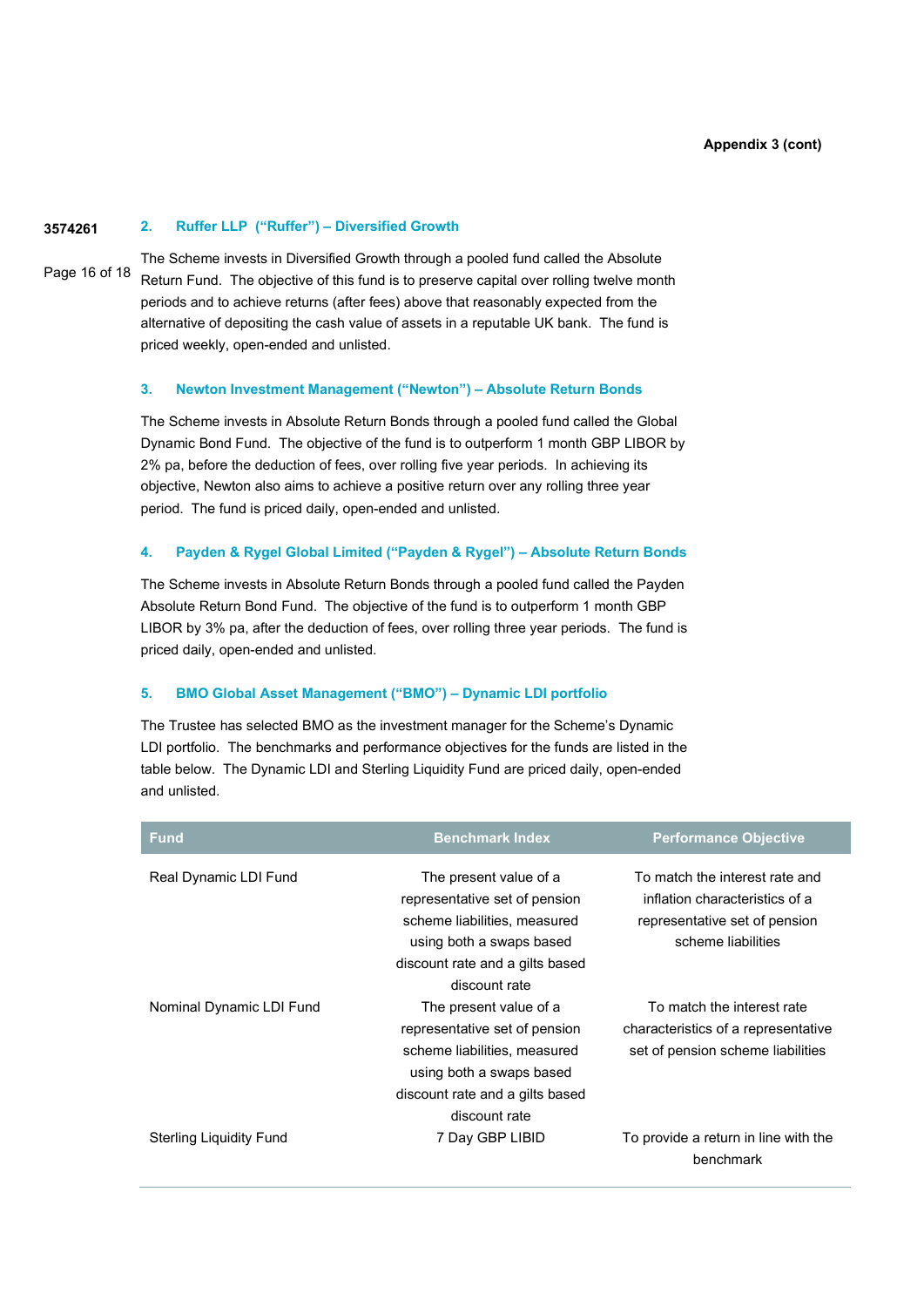#### 3574261 6. Fee structures

Page 17 of 18

The Trustee recognises that the provision of investment management services to the Scheme results in a range of charges to be met, directly or indirectly, by deduction from the Scheme's assets. The fee arrangements with the investment managers are summarised below:

| <b>Investment manager</b>                 | <b>Annual management charges</b>    |
|-------------------------------------------|-------------------------------------|
| L&G                                       |                                     |
| UK Equity Index Fund                      | 0.10% for the first £10 million     |
| North America Equity Index Fund           | 0.20% for the first £1 million      |
|                                           | $0.175\%$ for the next £1.5 million |
| Europe (ex UK) Equity Index Fund          | 0.25% for the first £1 million      |
|                                           | 0.225% for the next £1.5 million    |
| Japan Equity Index Fund                   | 0.225% for the first £1 million     |
|                                           | 0.20% for the next £1.5 million     |
| Asia Pacific (ex Japan) Equity Index Fund | 0.275% for the first £1 million     |
|                                           | $0.25\%$ for the next £1.5 million  |
| World (ex UK) Equity Index Fund - GBP     | 0.243% pa for the first £5m         |
| Hedged                                    | 0.213%pa for the next £10m          |
| <b>Newton</b>                             |                                     |
| Global Dynamic Bond Fund                  | $0.40%$ pa                          |
| Payden & Rygel                            |                                     |
| Absolute Return Bond Fund                 | $0.45%$ pa                          |
| <b>BMO</b>                                |                                     |
| Real Dynamic LDI Fund                     | 0.28% pa for the first £15m         |
|                                           | 0.24% pa for the next £35m          |
| Nominal Dynamic LDI Fund                  | 0.28% pa for the first £15          |
|                                           | 0.24% pa for the next £35m          |
| <b>Sterling Liquidity Fund</b>            | $0.10\%$ pa                         |

The fee rates are believed to be consistent with the managers' general terms for institutional clients and are considered by the Trustees to be reasonable when compared with those of other similar providers.

The fee structure used in each case has been selected with regard to existing custom and practice, and the Trustees' view as to the most appropriate arrangements for the Scheme. However, the Trustees will consider revising any given structure if and when it is considered appropriate to do so.